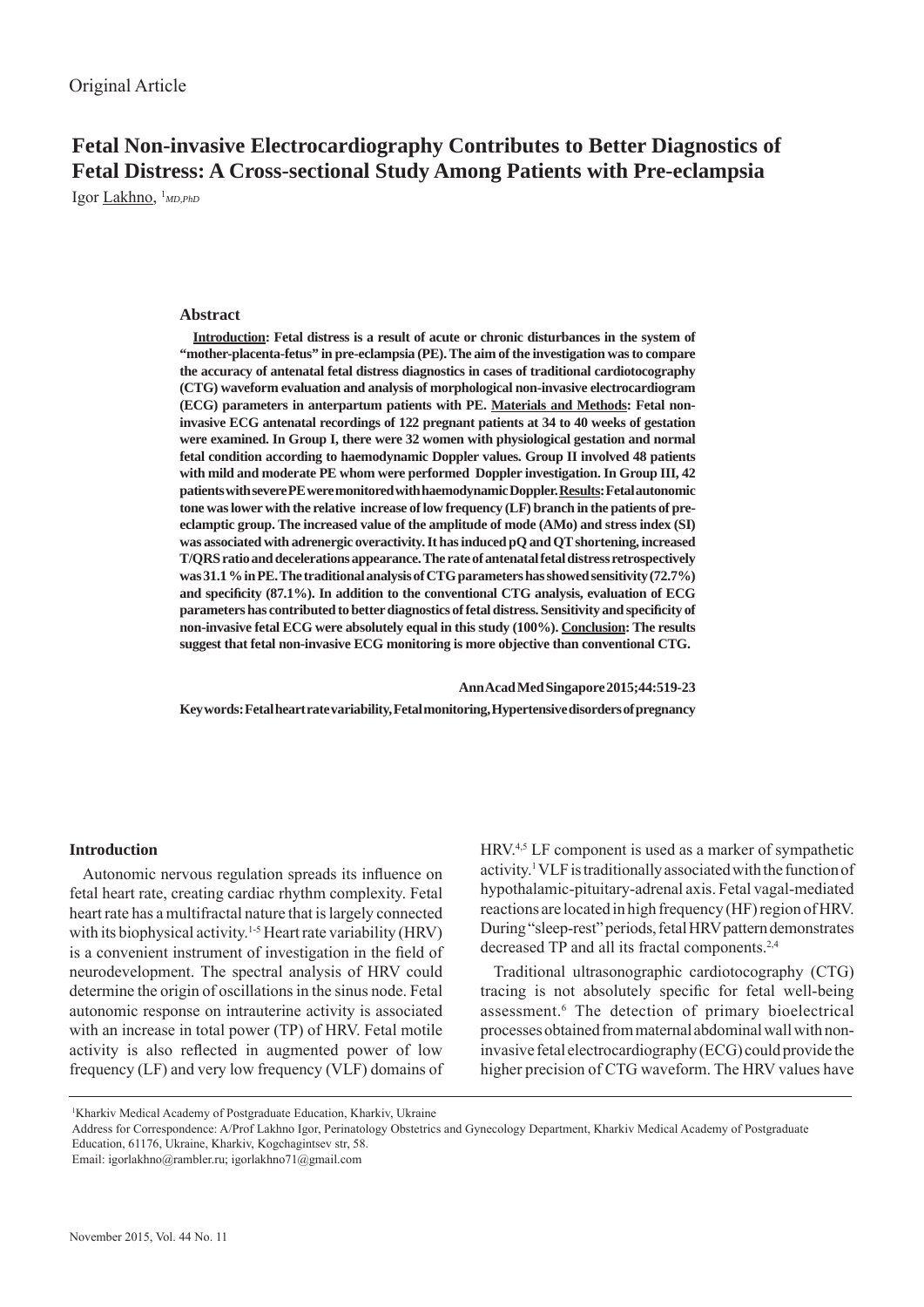a very wide range and rather complicated interpretation.<sup>7-9</sup> Additional investigation of the fetal ECG parameters could contribute to the advancement of the fetal functional state diagnostics. Previously, the validity of several relative values: P/R, P/Q, R/S, R/T, PR/RR and T/QRS was investigated. And T/QRS has gained most popularity in distress diagnostics.<sup>10,11</sup> It is known that increased T/QRS ratio because of the elevated T wave is anaerobic myocardial metabolism marker.6,10 Recent investigations have provided the information that fetal hypoxia could cause the shortening of OT interval.<sup>8</sup>

The main experience in fetal ECG morphological parameters assessment is associated with magnetocardiography.<sup>11,12</sup>This method incurs high cost and therefore is not in routine use now. The Monica AN24 monitor gave the possibility to use fetal non-invasive ECG but it wasn't still widely available.<sup>9</sup> Ukrainian scientists developed the Cardiolab Babycard fetal non-invasive ECG monitor lately. The quality of the Ukrainian ECG recordings were tested by international experts.<sup>13</sup>

Pre-eclampsia (PE) is a pregnancy-associated disease found only in humans. PE induces systemic changes of maternal haemodynamics due to the failure of utero-placental circulation.14 It has also shown to cause considerable fetal compromise in pregnancy.<sup>1-3</sup> The aim of the investigation was to compare the accuracy of antenatal fetal distress diagnostics in case of traditional CTG waveform evaluation and analysis of morphological non-invasive ECG parameters in anterpartum patients with PE.

### **Materials and Methods**

The study protocol was approved by the bioethics committee of the Medical Academy of Postgraduate Education. Observed pregnant patients were informed about the methods of the study, its aim, indications and eventual complications before inclusion in the study. All patients gave written informed consent to participate in the investigation. The study was conducted over a period of 2 years from September 2011 to December 2013. The inclusion criteria were: diagnosis of PE based on a blood pressure of more than 140/90 mm Hg on 2 separate occasions 6 hours apart; and positive proteinuria test in 2 midstream urine samples collected 4 hours apart. The exclusion criteria were: multiple pregnancy; eclampsia; and pre-existing medical disorders such as diabetes mellitus, cardiac diseases, renal disease, thyrotoxycosis, chronic hypertension, and uterine contractions (threatened preterm labour).

Fetal non-invasive ECG antenatal recordings of 122 pregnant patients at 34 to 40 weeks of gestation were examined. Patients were divided into 3 groups randomly. In Group I, there were 32 women with physiological gestation and normal fetal condition according to fetal non-invasive ECG and haemodynamic Doppler values. Group II involved 48 patients with mild and moderate PE whom were performed fetal non-invasive ECG monitoring and Doppler investigation. In Group III, 42 patients with severe PE were monitored with fetal non-invasive ECG and haemodynamic Doppler.

Fetal ECG parameters were obtained with the application of the fetal non-invasive ECG monitor Cardiolab Babycard (Kharkiv, Ukraine). The registration was carried out over 10 minutes. The value of TP and its spectral compounds (VLF, LF and HF) were estimated. The temporal characteristics of the fetal HRV: standard deviation of normal to normal intervals (SDNN), root mean square of successive differences (RMSSD), the proportion of the number of pairs of successive NNs that differ by more than 50 ms divided by total number of NNs (pNN50), the amplitude of mode (AMo) and stress index (SI) were determined. The CTG waveform analysis was performed with short-term variability (STV) and long-term variability (LTV) scoring. The fetal ECG parameters such as pQ, QT intervals and QRS complex duration, T wave amplitude, T/QRS ratio were calculated. The share of instrumentally determined fetal distress in antenatal period and Apgar score after delivery was examined.

The results were processed by parametric statistical methods (mean-M, error-m) with the application of statistics software package Excel adapted for biomedical research. The results thus obtained were subjected to standard statistical analysis and analysed using the Chi-square test to compare for categorical data between the groups. The significance was set at  $P \le 0.05$ . For the statistical analysis of relationship between  $X$  and  $Y$ , correlations coefficients were estimated using Spearman's test. Additionally, the sensitivity and specificity of diagnostic tests were calculated.

## **Discussion**

The obtained data demonstrates the significant difference in fetal HRV parameters in the study groups of patients (Table 1). It is determined that TP and SDNN values were decreased in direct proportion to the severity degree of PE. So fetal autonomic tone was lower with the relative increase of LF branch in the patients of Group II and Group III. The predominance of the central sympathetic baroreflex mediated regulation of fetal hemodynamic was the main event in the PE induced scenario. This tendency was stable and showed the abnormally augmented sympathetic tone in severe PE. The revealed peculiarity was associated with almost completely lost autonomic control of cardiac activity and the fallen level of heart rhythm complexity. The increased values of AMo and SI were associated with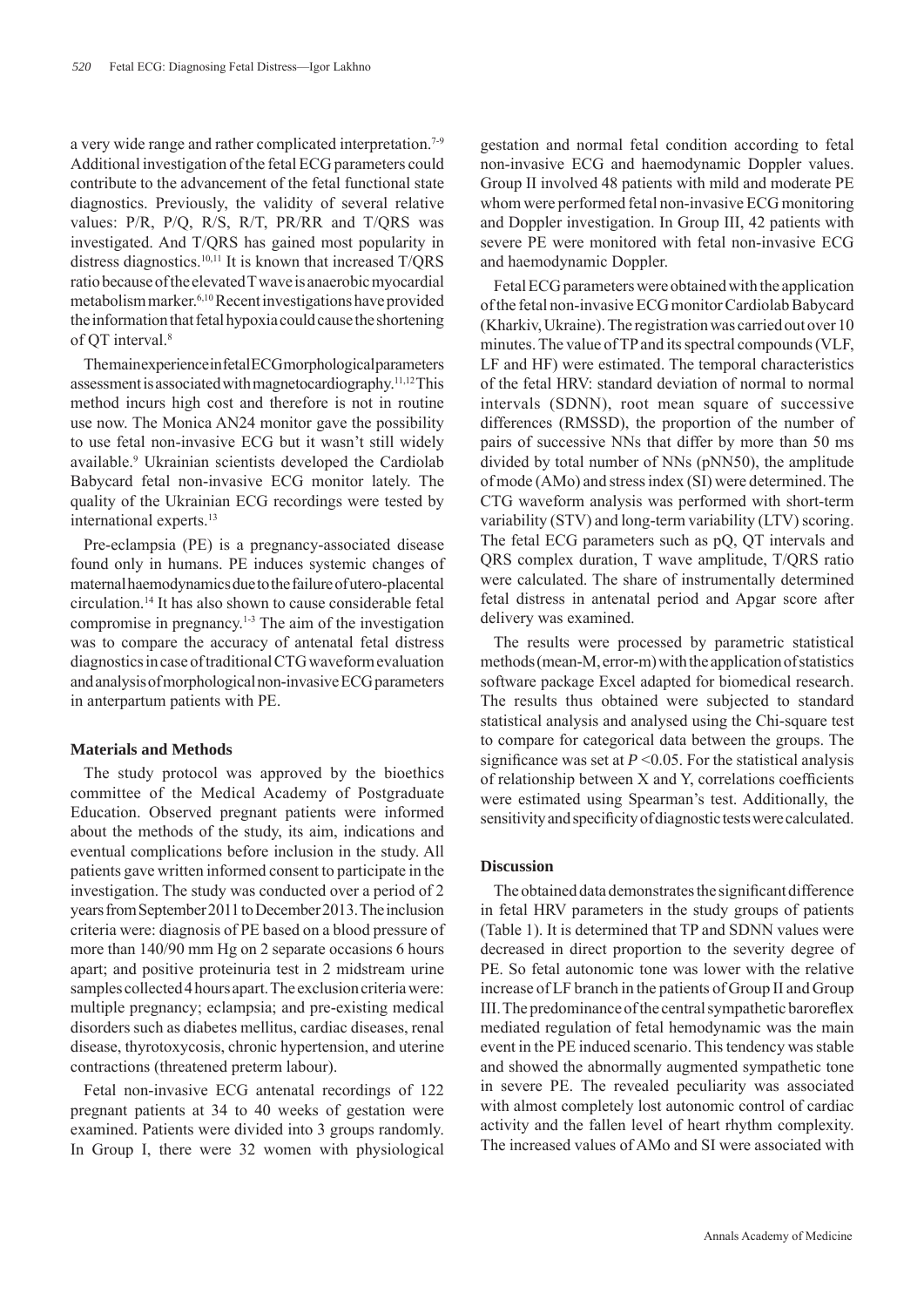| <b>Index, Units of Measure</b> | <b>Group I</b>     | <b>Group II</b>      | <b>Group III</b>                 |
|--------------------------------|--------------------|----------------------|----------------------------------|
| SDNN, ms                       | $50.5 \pm 9.4$     | $30.6 \pm 6.8^*$     | $24.6 \pm 8.4$ <sup>**</sup>     |
| RMSSD, ms                      | $22.3 \pm 6.2$     | $14.2 \pm 3.5^*$     | $8.0 \pm 2.4$ <sup>**</sup>      |
| $pNN5O, \%$                    | $8.7 \pm 2.1$      | $5.7 \pm 0.9^*$      | $3.5 \pm 0.6$ <sup>**</sup>      |
| SI, conv. units                | $140.6 \pm 31.3$   | $654.8 \pm 143.5^*$  | $1436.8 \pm 321.4$ <sup>**</sup> |
| AM $o, \%$                     | $38.2 \pm 12.9$    | $55.8 \pm 16.4^*$    | $62.5 \pm 19.1$ <sup>**</sup>    |
| TP, ms <sup>2</sup>            | $1634.8 \pm 364.5$ | $1048.4 \pm 126.2^*$ | $534.2 \pm 81.3$ <sup>**</sup>   |
| VLF, ms <sup>2</sup>           | $1346.2 \pm 282.8$ | $670.2 \pm 84.6^*$   | $349.2 \pm 23.8$ <sup>**</sup>   |
| LF, ms <sup>2</sup>            | $192.6 \pm 31.1$   | $312.2 \pm 66.8^*$   | $148.6 \pm 25.1$ <sup>**</sup>   |
| HF, ms <sup>2</sup>            | $95.2 \pm 19.4$    | $66.1 \pm 14.9^*$    | $37.2 \pm 14.1$ <sup>**</sup>    |
| STV, ms                        | $8.6 \pm 2.0$      | $6.2 \pm 1.4^*$      | $3.9 \pm 1.2$ <sup>*†</sup>      |
| LTV, ms                        | $38.0 \pm 9.4$     | $26.4 \pm 5.3^*$     | $17.2 \pm 8.8$ <sup>**</sup>     |

Table 1. Fetal HRV Parameters in the Patients

\*The differences were statistically significant compared to the control group  $(P \le 0.05)$ .

<sup>†</sup>The differences were statistically significant compared to the group II ( $P$  <0.05).

SDNN: Standard deviation of normal to normal intervals; RMSSD: Root mean square of successive differences; pNN50: The proportion of the number of pairs of successive NNs that differ by more than 50 ms divided by total number of NNs; AMo: The amplitude of mode; SI: Stress index; TP: Total power; VLF: Very low frequency; LF: Low frequency; HF: High frequency; STV: Short-term variability; LTV: Long-term variability

abnormal myocardial adrenergic stimulation and were similar to the adult patients with acute coronary desease.<sup>3</sup> It is speculated that the origin of the antenatal deceleration was presented in the pronounced augmentation of the sympathetic baroreflex. The mean value of short-term mediated parameters RMSSD, pNN5O, HF and STV was decreased in mild-moderate and severe PE. The supression of respiratory sinus arhythmia was the predisposing condition to rigid rhythm formation. The lack of fetal vagal regulation was determined in patients with PE. In several cases, it was determined by the mutual adrenergic and vagal activation. It is possible to hypothesise that hyperactivity of adrenergic regulation could stimulate meconium passage and latter inspiration during episodes of respiratory activity. The speculation that aspiration syndrome could originate on the basis of the above mentioned autonomic disturbances needs further investigation.

The pQ measurement demonstrated gradual evolution (Table 2). The onset of the fetal deterioration was initiated by humoral adrenergic substances and is reflected in tachycardia. An increased fetal heart rate has its manifestation in the prolonged pQ.9,10,12 The further baroreflex activation changed fetal heart rate to the lower score. The decelerations and bradycardia have shortened pQ intervals. The deceleration pattern of CTG waveform in several patients in Group II and Group III was accompanied with significant  $pQ$  shortening. So the decrease of  $pQ$  was a mirror of decelerations. A QT reduction could be a marker of anaerobic myocardial metabolism and fetal distress. The lowered QT length and the rise of T wave amplitude are symptoms of β-adrenergic receptors activation.<sup>8,10-12</sup> The affected myocardium has reacted with high T/QRS ratio.

The investigation of statistically significant correlations between newborn Apgar score 1 and fetal HRV, CTG and noninvasive ECG parameters has revealed certain regularities (Fig. 1). The most considerable negative correlation was determined in pair Apgar score 1 versus T/QRS (R = -0.46; *P*  <0.05). So the increased T/QRS ratio was the most valuable

| Table 2. I clare ECO Talameters in the Fationis |                  |                    |                                |  |
|-------------------------------------------------|------------------|--------------------|--------------------------------|--|
| <b>Index, Units of Measure</b>                  | <b>Group I</b>   | <b>Group II</b>    | <b>Group III</b>               |  |
| $pQ$ , ms                                       | $101.2 \pm 16.4$ | $105.4 \pm 14.3^*$ | $95.8 \pm 20.4$ <sup>**</sup>  |  |
| QT, ms                                          | $222.4 \pm 29.6$ | $198.6 \pm 25.4^*$ | $195.0 \pm 23.9$ <sup>**</sup> |  |
| QRS, ms                                         | $144.8 \pm 8.6$  | $145.6 \pm 10.4$   | $65.8 \pm 0.2$ <sup>**</sup>   |  |
| T, mcV                                          | $2.6 \pm 0.4$    | $4.5 \pm 0.6^*$    | $8.2 \pm 2.1$ <sup>**</sup>    |  |
| T/QRS                                           | $0.04 \pm 0.01$  | $0.07 \pm 0.02^*$  | $0.15 \pm 0.04$ <sup>**</sup>  |  |

Table 2. Fetal ECG Parameters in the Patients

*\**The differences were statistically significant compared to the control group ( $P \le 0.05$ ).

<sup>†</sup>The differences were statistically significant compared to the group II ( $P$  <0.05).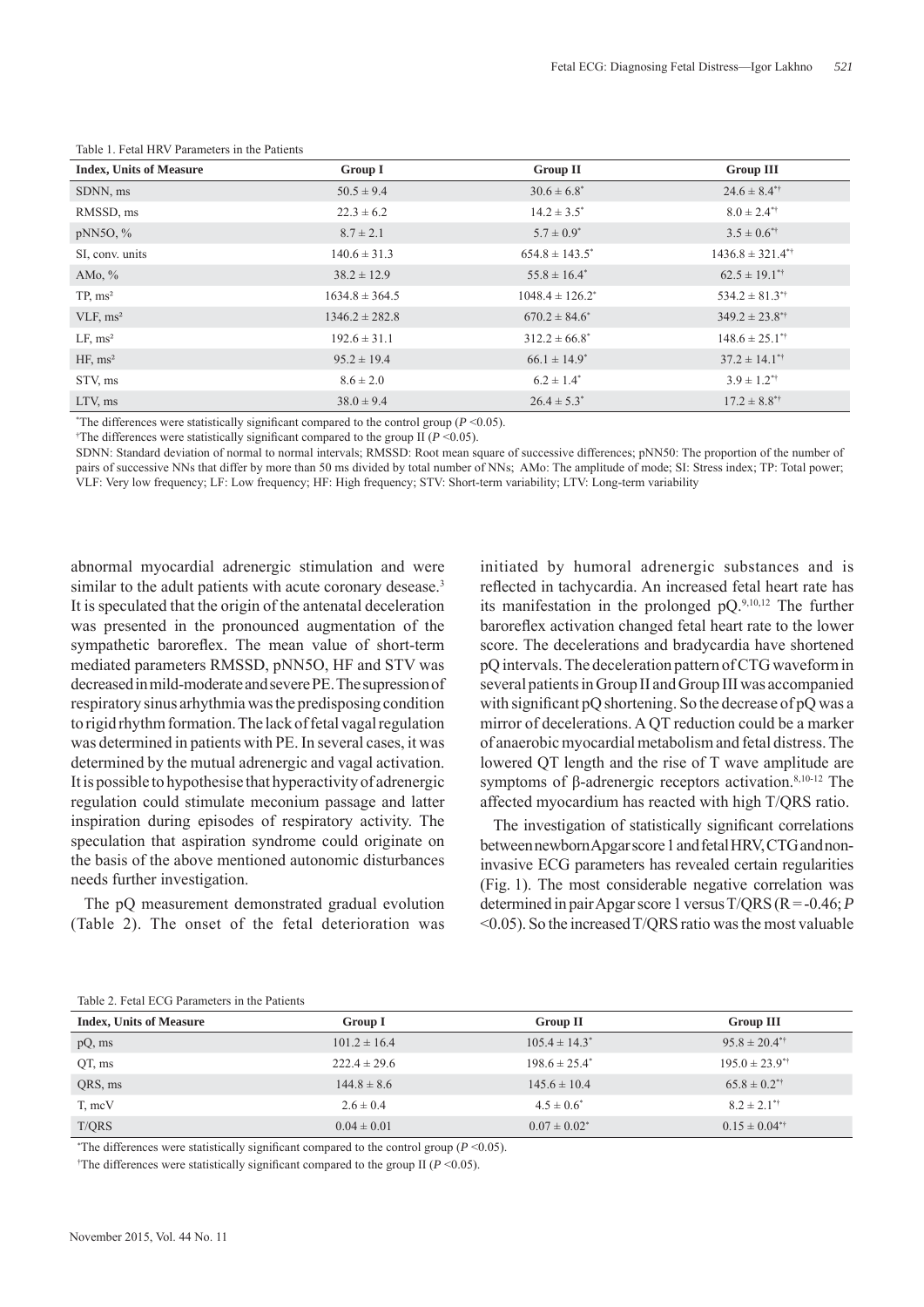

-D-Apgar score 1

Fig. 1. Correlations between Apgar score 1 and values of HRV, CTG and morphological ECG parameters in the study population.

marker of antenatal distress. The QT interval duration has revealed positive correlation with Apgar score 1 ( $R = 0.41$ ; *P* <0.05). The validity of fetal HRV parameters was quite different. The negative correlation was determined between Apgar score 1 versus SI ( $R = -0.38$ ;  $P \le 0.05$ ) and Apgar score 1 versus AMo ( $R = -0.40$ ;  $P \le 0.05$ ). So AMo and SI were independent from fetal stationary status and could



Fig. 2. The "window" in Cardiolab Babycard programme (3 accelerations and single deceleration to 100 beats per minute).

be considered as specific reflection of fetal compromise. It was not determined a considerable relationship between SDNN versus Apgar score 1 ( $R = 0.18$ ;  $P \le 0.05$ ) and TP versus Apgar score 1 ( $R = 0.26$ ;  $P \le 0.05$ ). It was obvious that autonomic tone has a weak connection with fetal distress. Fetal vagal tone has revealed a correlation with Apgar score 1 ( $R = 0.36$ ;  $P < 0.05$ ). The negative correlation between fetal sympathetic tone and Apgar score 1 has been determined  $(R = -0.24; P \le 0.05)$ . The parameters of CTG has demonstrated weak correlation with Apgar score 1: STV (R = 0.21;  $P \le 0.05$ ) and LTV (R = 0.16;  $P \le 0.05$ ). The obtained data confirms speculation that fetal non-invasive ECG parameters are very valuable in antenatal distress diagnostics.

The rate of antenatal fetal distress retrospectively was 31.1% in PE. This result was rather logical.3 The traditional analysis of CTG parameters has showed sensitivity—72.7% and specificity—87.1%. In addition to the conventional CTG analysis, evaluation of ECG parameters has contributed to better diagnostics of fetal distress. Sensitivity and specificity of non-invasive fetal ECG were absolutely equal in this study (100%). It has made it possible to make a small step in the march toward fewer caesarean deliveries in the era of advanced electronic fetal monitoring. In Figure 2, a prolonged deceleration with a decrease of basal heart rate is seen in a conventional CTG. In patients with PE, it is typical to think about fetal distress and becoming more active. But the mean value of T/QRS ratio is  $0.036 \pm 0.002$ . The range of normal values of T/QRS is up to 0.26.10 So in this case, we have to wait and repeat the ECG monitoring later.



Fig. 3. The "window" in Cardiolab Babycard programme (2 accelerations and 2 decelerations on CTG pattern).